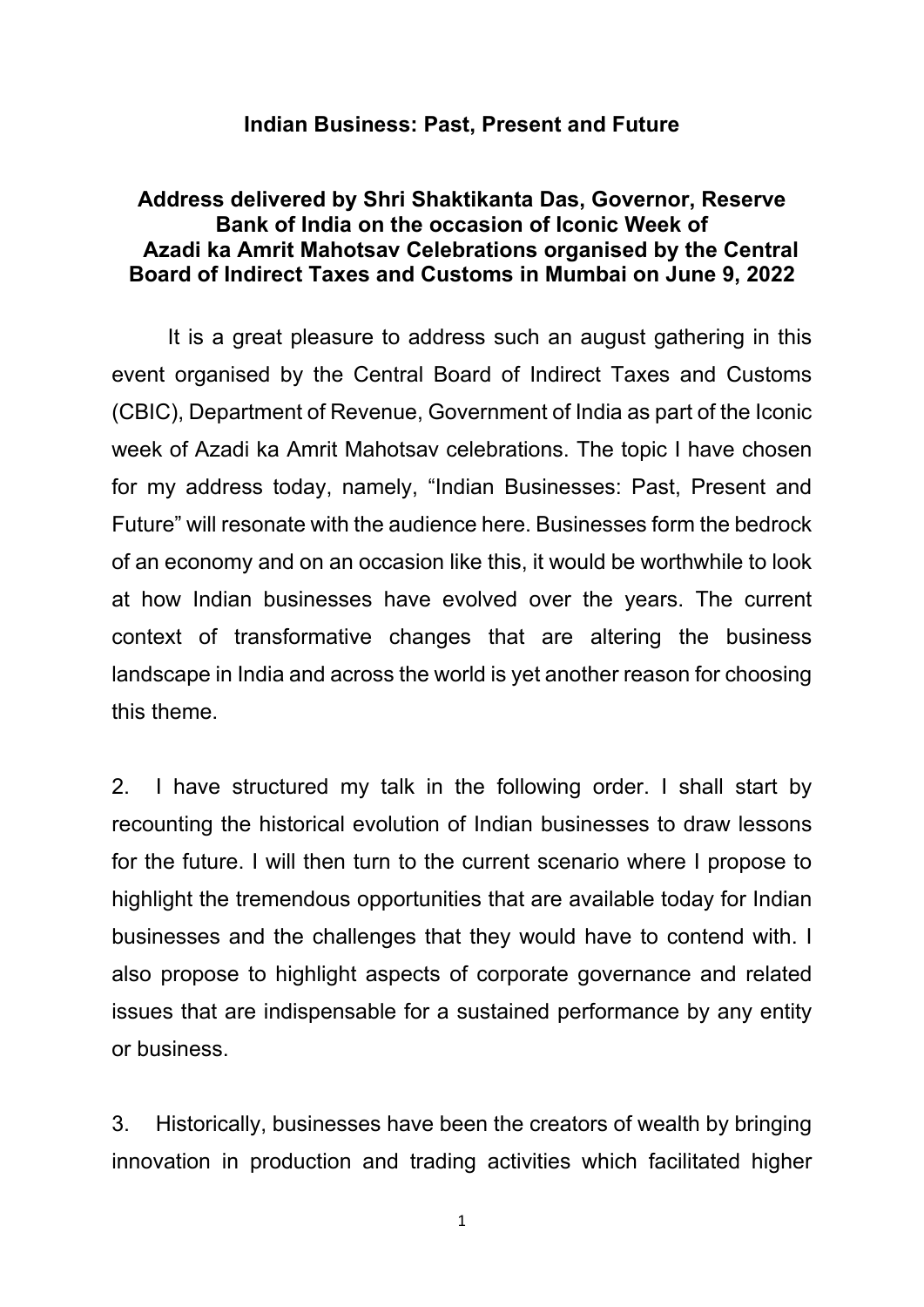productivity and better standard of living of the people. Apart from creating growth and employment opportunities, thriving businesses generate vital resources through tax payments for the government to undertake welfare measures. Thus, both from growth and welfare standpoints, businesses play a crucial role in overall economic development. In the words of Nobel Laureate in literature T. S. Eliot, "*Only those who will risk going too far can possibly find out how far one can go*."[1](#page-1-0) The underlying theme of business is to explore opportunities and capitalise on them.

4. In India, business and entrepreneurship have always had a special place in our society. The history of Indian business is a fascinating story and one that is closely intertwined with the political and economic history of our country. Traditionally, Indian businesses were rooted in local knowledge and resources that were greatly admired all over the world. During the colonial period, however, many of our businesses were faced with existential challenges. Showing resilience and capacity to innovate and improvise, Indian business has over the years not only survived but is now well-positioned to take India's growth story forward. Indeed, this could just be the moment of India's arrival as a global growth driver.

## **A Peep into History**

<u>.</u>

5. The history of Indian business is fairly long. India was a key hub of scientific innovation from its very early history which lent India a pole position in several areas like medicines, mathematics, astronomy and metallurgy. During the medieval period, India was a prominent economy having trade relations with the rest of the world. India was central to the

<span id="page-1-0"></span><sup>1</sup> Preface to 'Transit of Venus', a 1931 book of poems by Harry Crosby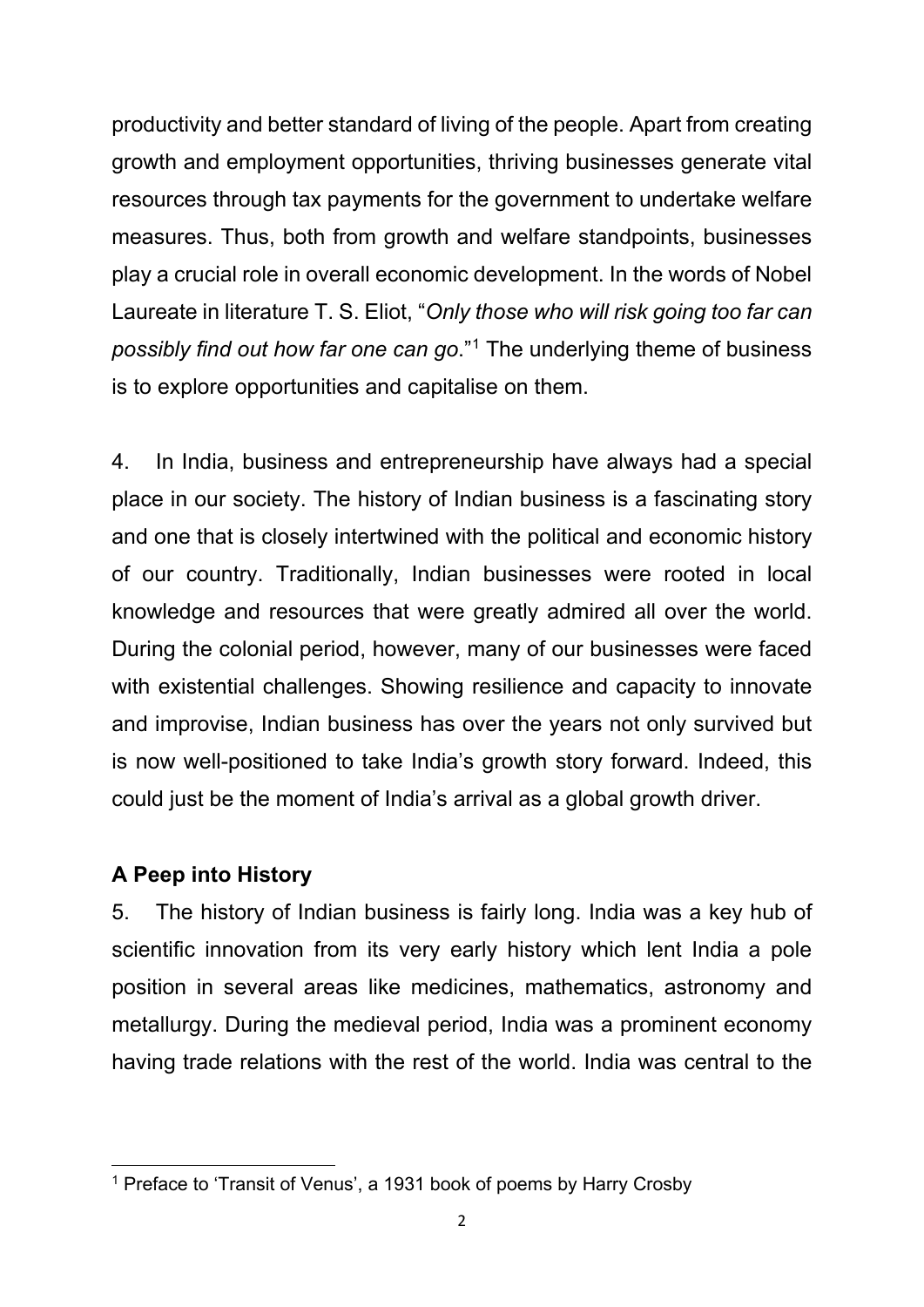Silk Route and the Cotton Road. India's indigenous craftmanship was world renowned.

6. In 1700 AD, India's share in world GDP was 24.4 per cent, ahead of China's share at 22.3 per cent (Maddison, 2001). Even so, large scale domestic business was restricted by the fragmented nature of political landscape coupled with infrastructural bottlenecks. While trading and money lending were the hallmark of business, manufacturing, which was primarily small scale was largely left to artisans. In short, trade was the face of Indian business alongside a flourishing banking and exchange business offered by merchants.

# *Colonial Period*

7. The advent of imperial powers and the discovery of new trading routes completely changed the face of Indian business during the colonial period. The onset of the industrial revolution in the late 18<sup>th</sup> century had catapulted England into a position of leading industrial power. British tariff policy encouraged exports of raw materials to the detriment of India's domestic industrial development and local enterprise. A Reserve Bank of India Survey in 1948 estimated that of all foreign capital invested in India, only 28 per cent was in the manufacturing industry, whereas 37 per cent was invested in merchandising and transport, and 20 per cent in tea, coffee, and rubber plantation. [2](#page-2-0) Clearly , the thrust was to promote British interests.

8. Despite adverse circumstances, Indian business managed to hold its own amidst the nationalistic fervour of the times. With British industrial power on a decline due to war preoccupations, several Indian industries

<span id="page-2-0"></span> $\overline{a}$ <sup>2</sup> Sabyasachi Bhattacharya, Business and the Raj, Indian Business through the Ages, FICCI, 1999.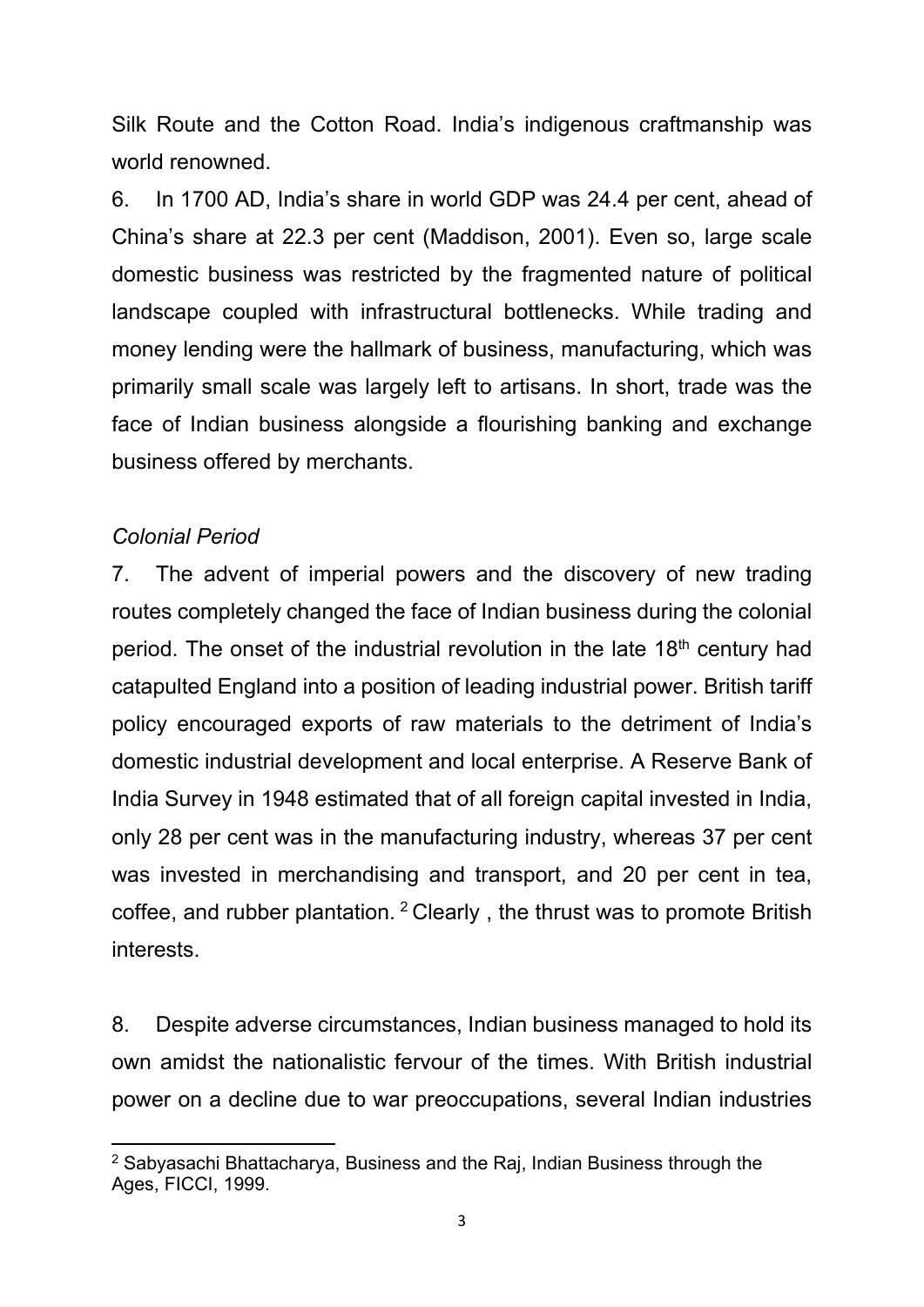such as textiles, jute, iron and steel, paper and cement consolidated their position. Considering the stagnation in the previous decades, the post-World War I spurt in industrial activity was significant. Notably, Indian businessmen also remained alive to the socio-political atmosphere of the time by pursuing and propagating the nationalistic agenda.

### *Aftermath of Independence*

9. The initial decades after independence brought in changes to the Indian business environment with economic policy focussed towards capital-intensive production structure. Indian businesses were unshackled from the confines and constraints that reduced them to be just raw material producers.

10. In the subsequent period, shocks such as wars (1962, 1965 and 1971), droughts (1965-66) and the OPEC oil crisis (1973) revealed the underlying vulnerabilities of the Indian economy. In hindsight, excessive regulations stifled entrepreneurial growth and led to inefficiencies that reflected in macroeconomic imbalances of the period. As a result, a new vision of political economy driven by markets and private enterprise started to evolve steadily.

#### *Reforms and After*

11. In the 1980s, the Open General License (OGL) list for imports was expanded, industrial controls were somewhat eased, limited external borrowings were allowed, and an early version of indirect tax reforms began. The external payments crisis, as we entered the 1990s, culminated in the path-breaking economic reforms of 1991.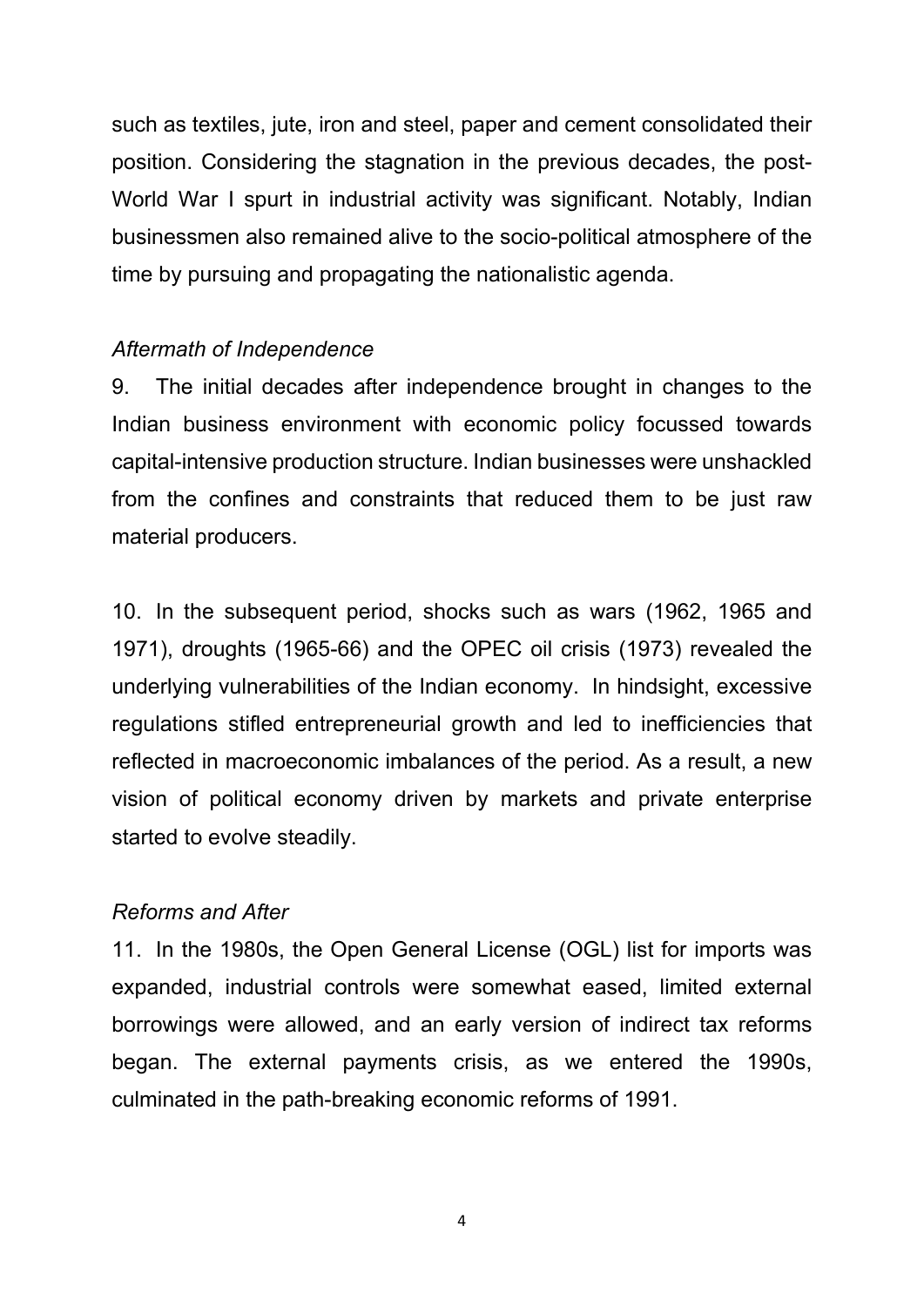12. The economic reforms of 1990s were wide-ranging and were essentially based on the trinity of liberalisation, privatisation and globalisation. They entailed deregulation; the end of the licence-permit raj; increased outward orientation; and willingness to let market forces play their role. The financial system and the external sector also underwent fundamental reforms relating to strengthening of prudential norms and the supervisory system; operational flexibility of the banking sector; taxes and tariffs; exchange rate; and capital flows. The reforms aimed to bring competition to promote efficient markets that deliver growth, create wealth and reduce poverty.

13. In the years since the initiation of economic reforms, Indian business has witnessed various transformational changes. In several sectors spanning information technology, telecom, pharmaceuticals, automobiles, hotels, textiles, engineering goods and entertainment, our businesses have created global reputation. Indian business entities have shown a great deal of flexibility in an environment of rapid technological changes. This has led to a shortening of product lifecycles and innovation and technology have become key sources of competitive strength. The country now commands a diversified industrial base that has shown resilience in the face of multiple challenges posed by shocks such as the Global Financial Crisis, the recent COVID-19 pandemic and now the war in Europe.

### **New Opportunities and Challenges**

14. The last few years have seen several policy measures and reforms that have created conducive conditions for Indian businesses to grow more rapidly. There has been a clear focus on improving ease of doing business, simplifying procedures and creating incentives to enable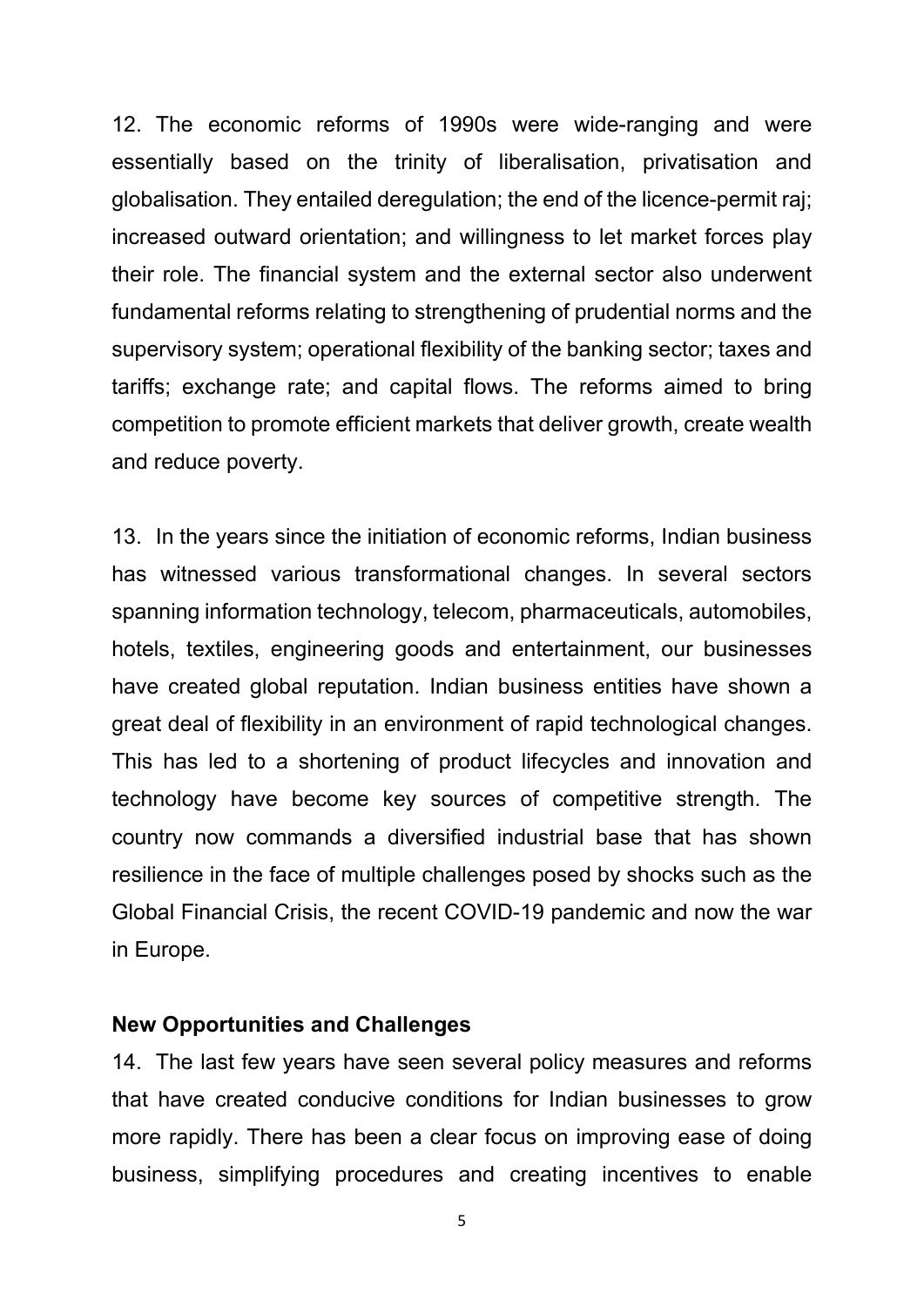business and industry to take a quantum leap. The Make in India and the Production Linked Incentive (PLI) schemes aim to establish India as a world class manufacturing centre. The historic reform of goods and services tax (GST) unified various central and state tax laws and provided relief to businesses from cascading of taxes. Despite initial teething troubles, the new system has removed tax barriers across states and created a single common market thereby facilitating free flow of goods and bringing efficiency gains across sectors.

15. A few states have rationalised labour laws to simplify procedures and ease restrictions of entry and exit. The Insolvency and Bankruptcy Code (IBC), 2016 is a ground-breaking reform to help time-bound resolution of stressed assets that will free up scarce capital to drive growth. To bridge the infrastructure deficit, several measures including the National Infrastructure Pipeline (NIP), National Monetisation Pipeline (NMP) and the PM Gati Shakti have been taken up. All these measures are expected to create a conducive business eco-system in India.

16. Policy actions taken by the Government and the Reserve Bank since the onset of the pandemic in early 2020 have mitigated the disruptive effects of the pandemic while restoring market confidence and ensuring quick revival in economic activity. Alongside, businesses are going through a redefining phase and are adapting to the new realities emerging from the pandemic. Adoption of digital technologies and Artificial Intelligence (AI) is getting accelerated across firms/businesses/sectors. These disruptive technologies offer opportunities to young enterprises to create their own niche in markets dominated by incumbents. A reflection of this is seen in the emergence of several start-ups in the Indian business landscape as young entrepreneurs experiment with ideas in digital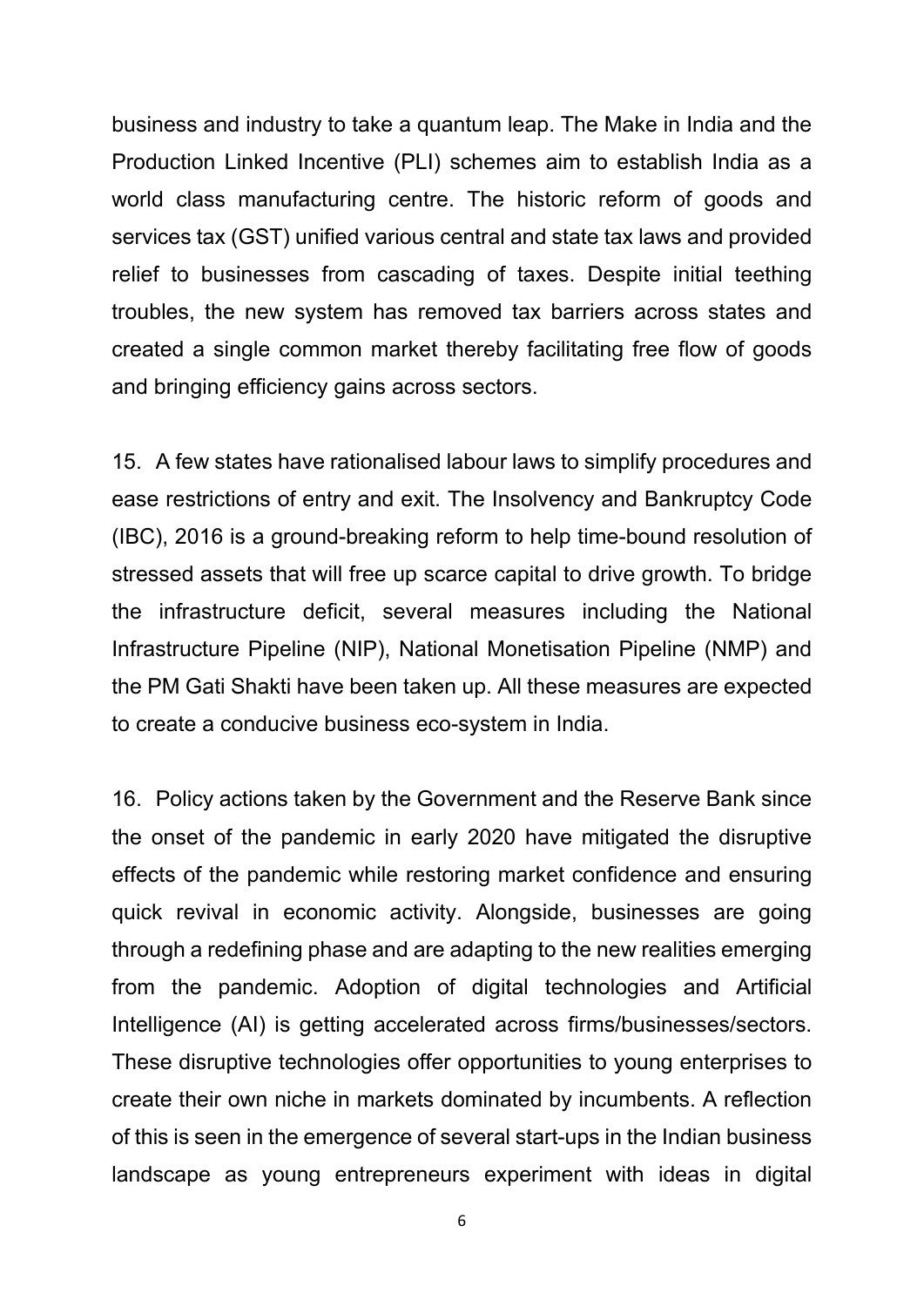payments, online retail, on-demand delivery, education, software and more. The number of unicorns, or new businesses valued at over USD 1 billion, is rising very fast. These start-ups are supported by a new ecosystem of angel and venture funding, incubators and accelerators – as well as new patterns of consumption in society. A word of unsolicited advice to these young entrepreneurs and start-ups: they should constantly evaluate the build-up of risks and vulnerabilities in their businesses. I recognise that many of them may already be doing it and risk taking is a part of their business model, but nonetheless these are things which should always be kept at the back of one's mind for long term sustainability of any business.

17. Now we are in a situation where it has become imperative even for well-established firms to adopt technology solutions if they wish to remain competitive. The advent of new technologies is fundamentally changing all aspects of business. Decision making is increasingly supported by insights from data analytics, artificial intelligence and deep learning. Now there is almost a real-time assessment of customer needs, innovations and market trends that is helping manufacturers to manage production capacities, save costs, reduce risks and meet evolving customer needs more quickly. We are in the age of data-driven smart manufacturing. If Indian businesses aspire to remain competitive and attain world-class status, it is important that they gear up to make the right investments sooner than later. I believe the pandemic-induced changes in strategy, management, operations and priorities are going to stay. Therefore, the success of Indian entrepreneurs will depend on how quickly and efficiently they are able to make necessary adjustments in their business models.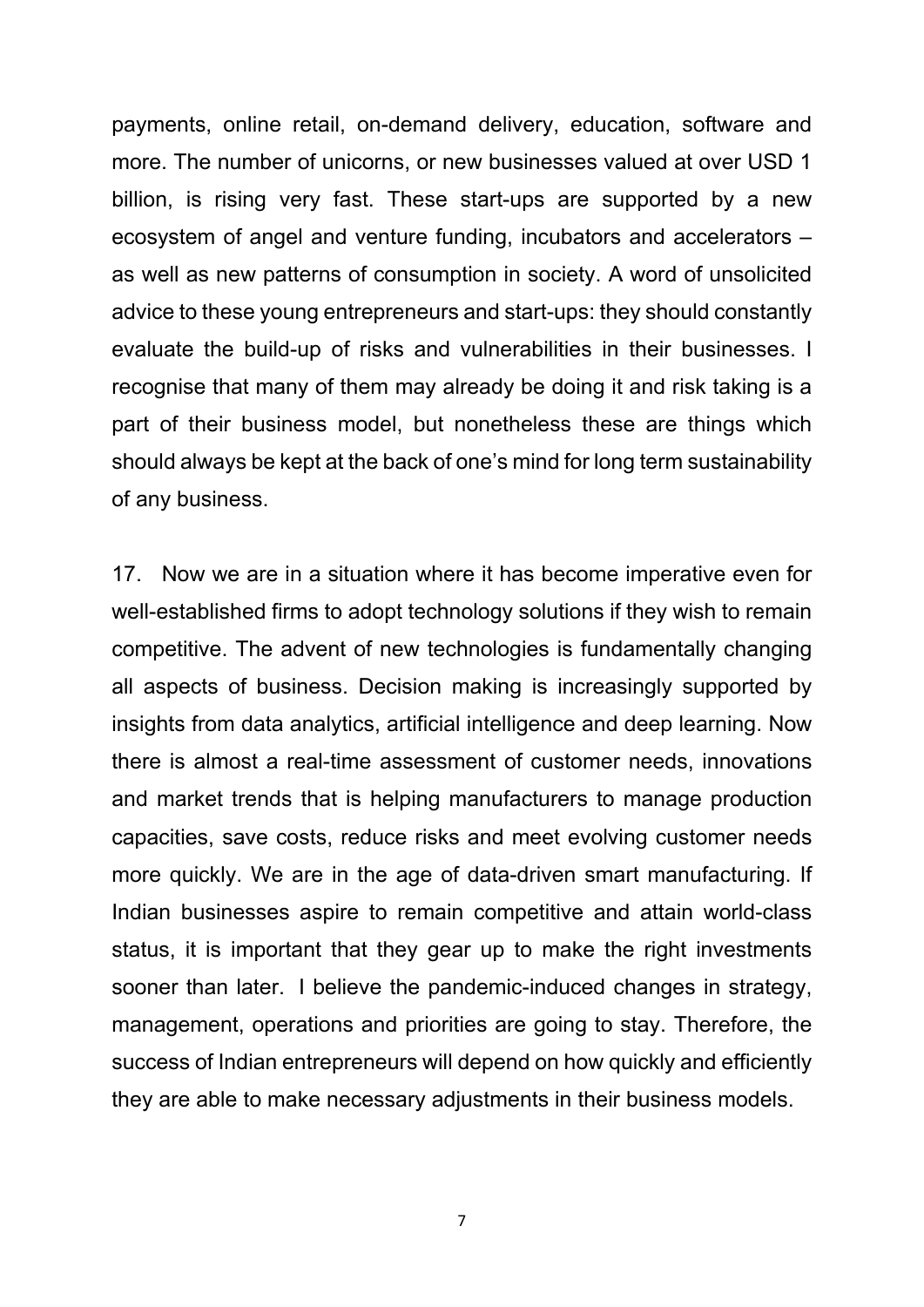## **Corporate Governance, Ethics, Accounting Transparency and Business Models**

#### *Corporate Governance*

18. I would now like to draw your attention to the single most important aspect that determines the long-term success of a business and that is corporate governance. The thrust of sound corporate governance is to help build an environment of trust, transparency and accountability in business entities. These are prerequisites for fostering long-term investment, business stability and integrity. It is important to remember that trust is the most valuable asset of a business; and good governance aims to protect and preserve that trust in the organisation. Good governance entails effective and collective oversight by the board and senior management of a company. This would also include control layers of risk management and internal audit. These need to be based on a proper risk appetite with the purpose of inculcating appropriate risk culture. Ethical conduct, accounting transparency and appropriate business models are various components of the broader governance framework. Organisational culture can exert substantial influence on both ethical conduct and transparency practices.

#### *Ethical Conduct*

19. Former Associate Justice of the U.S. Supreme Court Potter Stewart once stated: *"Ethics is knowing the difference between what you have the right to do and what is right to do*". Ethics denotes the conduct of responsible professional behaviour within the mission of a business by managing risks professionally and pursuing profits legitimately. It is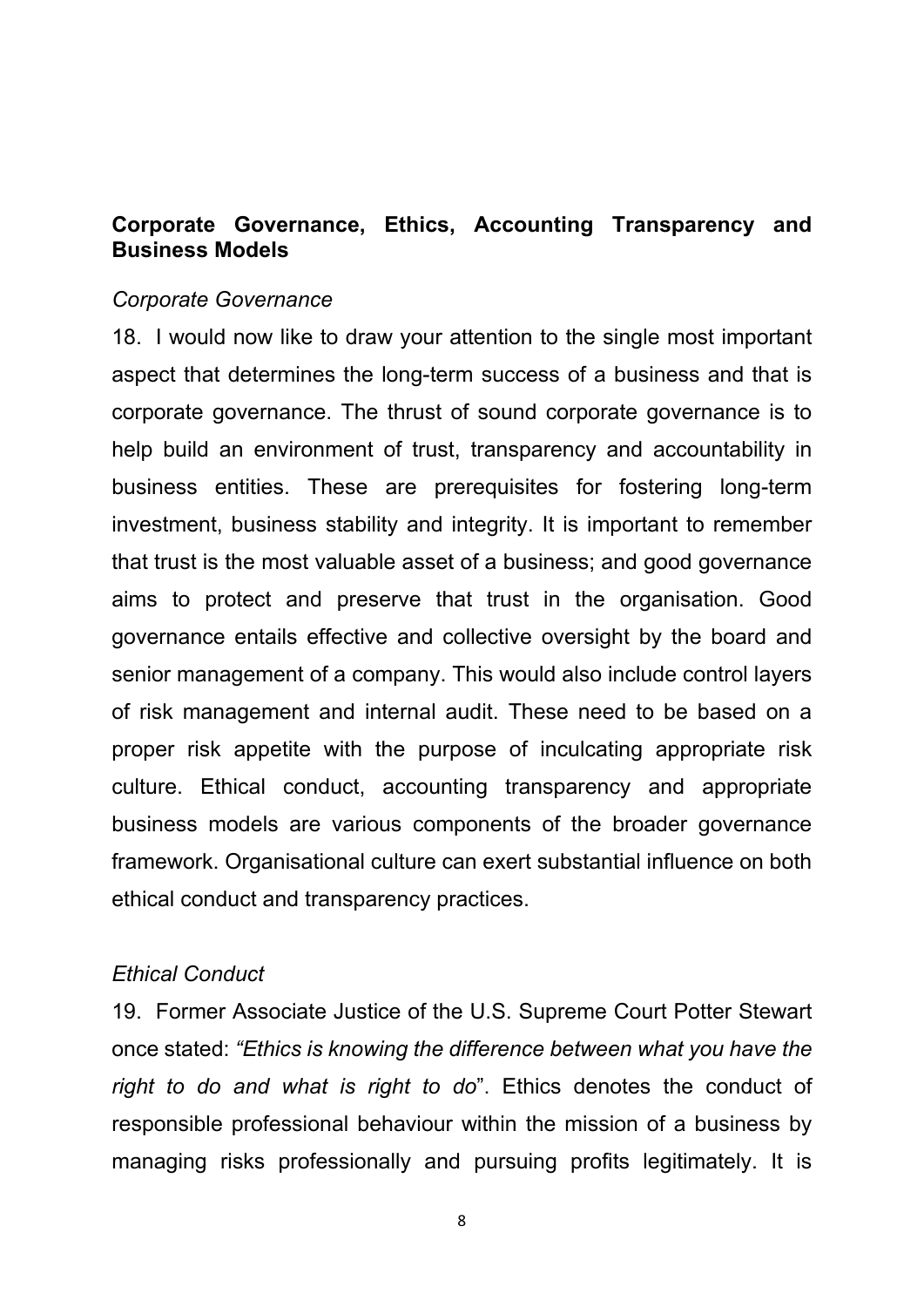essential that the board and senior management of a business instil a strong sense of ethics in their organisation by setting up a comprehensive internal code of conduct which is easily and clearly observed, continuously communicated and disseminated across the organisation. The strength and viability of a business entity directly draws from its organisational culture and ethics.

### *Transparency in Accounting*

20. A robust corporate governance frame+work would require that businesses follow prudent accounting practices and provide transparent disclosures. Sufficient information should be made available to the market participants to enable them to make informed judgments about the health and viability of a business entity. Creative and aggressive accounting techniques and policies tend to overstate financial strength and would be detrimental to the long term sustainability of a business. The Board of Directors and the Audit Committee should ensure that integrity of the financial statements is not compromised in any manner. Entities with robust corporate governance and high transparency get rewarded by the investors with higher valuation metrics and are also able to raise capital at a much cheaper cost.

21. The Reserve Bank has mandated a host of disclosures for its regulated entities to ensure that they make full and fair disclosure of all material information in their financial statements. This would make them relevant, reliable, comparable and transparent.

### *Business Models*

22. Business models and business strategies of individual entities should be conscious choices, that are adopted following a robust strategic discussion in the Board, after considering all relevant aspects. Businesses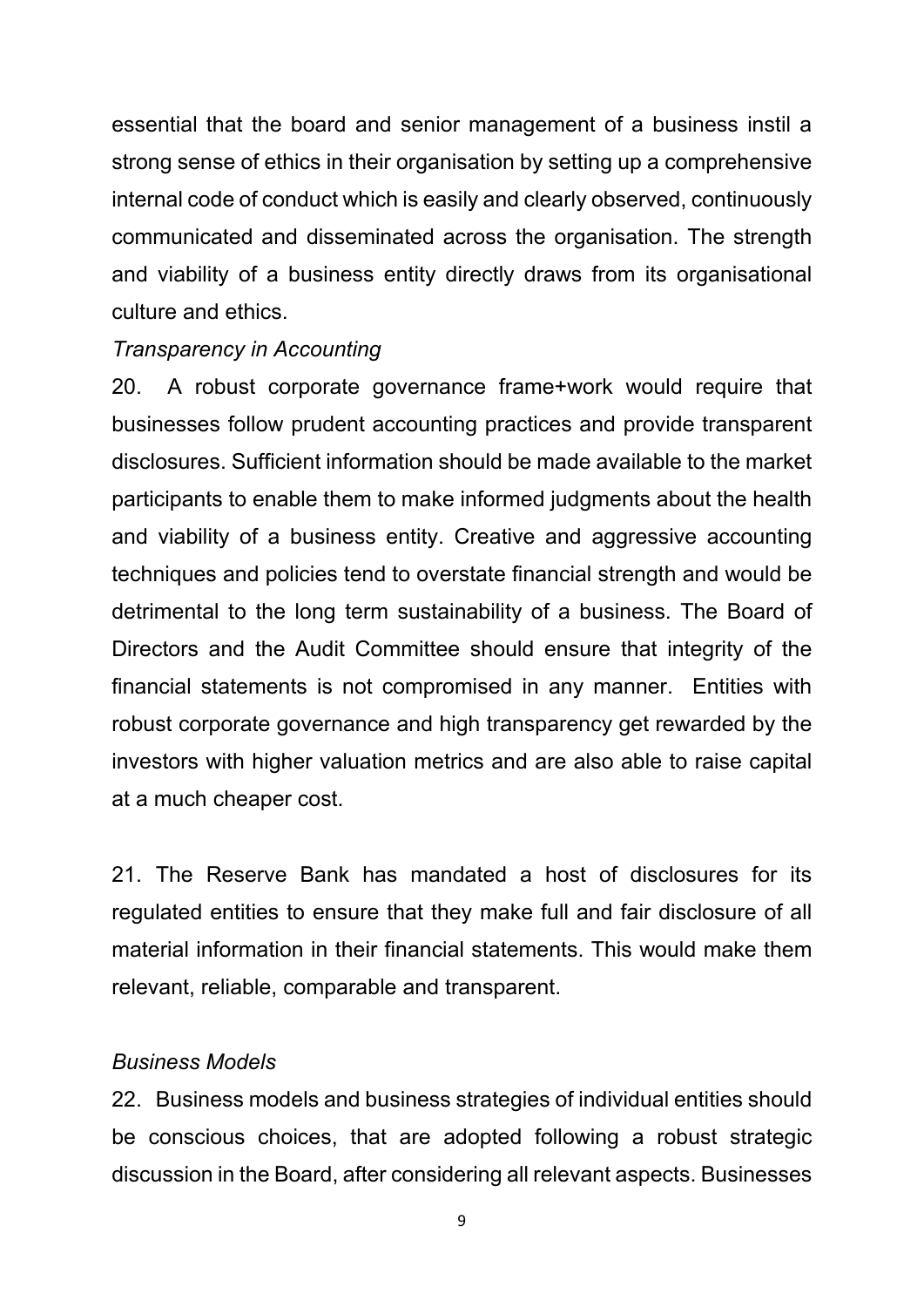should avoid aggressive short-term reward seeking culture, without regard for the build-up of excessive risks in the balance sheet. The common characteristics of some inappropriate business models or strategies that are observed include:

- **Inappropriate funding structure;**
- Building asset liability mismatches which are highly risky and not sustainable;
- Unrealistic strategic assumptions, particularly excessive optimism about capabilities, growth opportunities and market trends which may lead to poor strategic decisions that imperil business model viability; and
- Over-focus on business considerations with neglect of risk, control and compliance systems.

23. As I said earlier, risk taking is the essence of doing business. What I am now emphasizing is the need to carefully weigh the upsides and downsides of every risk before embarking upon it.

# **Conclusion**

24. India has a long history of industrious entrepreneurs and businesses. In a sense, the evolution of Indian economy is essentially a reflection of the transformation seen in Indian businesses over the years. The story of Indian entrepreneurship is fascinating and now we are witnessing a new generation of entrepreneurs who are the flag-bearers of epochal changes in the conception, organisation and operation of businesses. In my speech today, I have attempted to highlight certain important aspects which are essential features of successful and sustainable businesses.

25. At the Reserve Bank, we do recognise the role of existing as well as emerging businesses for economic progress. Long term success of any